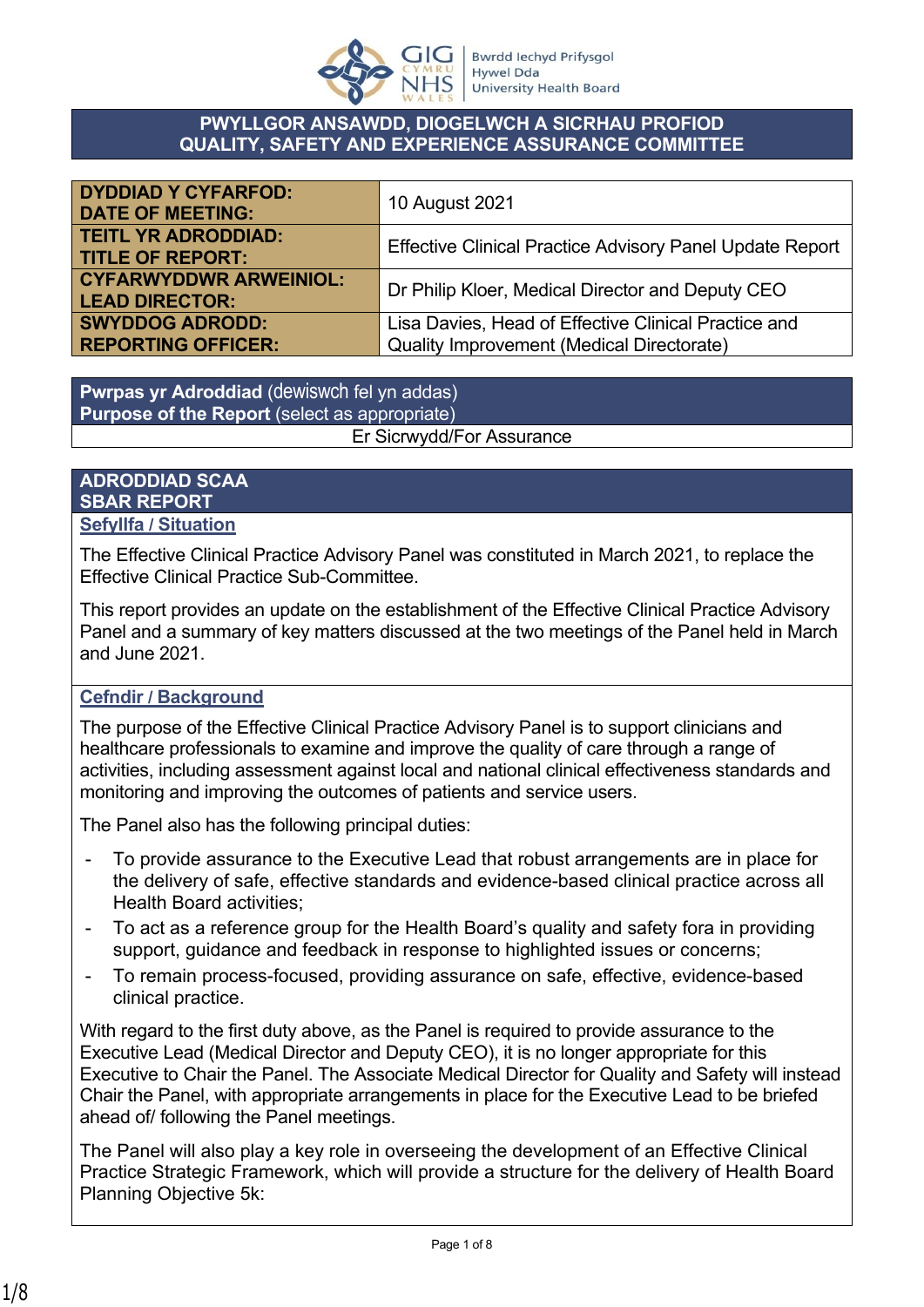*Establish a new process that involves all clinical service areas and individual clinical professionals, whereby we assess ourselves against local and national clinical effectiveness standards/ NHS Delivery Framework requirements and fully contribute to all agreed national and local audits (including mortality audits). All areas and clinicians will need to be able to demonstrate their findings have been used to learn and improve and the process needs to be embedded within the Health Board's Quality and Governance process.*

There are four groups under the umbrella of the Effective Clinical Practice Advisory Panel:

- **Mortality Review Group**
- **Clinical Audit Scrutiny Panel**
- NICE and National Guidance Group
- Clinical Written Control Documentation Group

The Terms of Reference of the Effective Clinical Practice Advisory Panel were developed during the latter part of 2020, with input from key stakeholders including the Medical Director and Deputy CEO; the Director of Nursing, Quality and Patient Experience; the Director of Therapies and Health Sciences; and the Board Secretary.

In the development of the Terms of Reference, consideration has been given to the former Sub-Committee Terms of Reference, and the membership of the Panel has been reduced to comprise a more focused group albeit with the option to co-opt members in as required.

A Forward Work Programme is in development and will be populated further over time as the work starts to be generated by the Groups that feed in to the Panel.

# **Asesiad / Assessment**

Key areas of focus in the first two meetings of the Panel in March and June 2021 were as follows:

# **Effective Clinical Practice Advisory Panel Terms of Reference**

The Panel's Terms of Reference were shared for comments and it was agreed to adopt these as they stand.

#### **Planning Objective 5K and the development of an Effective Clinical Practice Strategic Framework**

The Panel has been updated on the development of Planning Objective 5K, and the design of an Effective Clinical Practice Strategic Framework to support the delivery of this objective. This takes into account not only Planning Objective 5K but a number of other strategic drivers, including the Health Board's strategy – '*A Healthier Mid and West Wales: Our Future Generations Living Well*', and the vision encompassed within this strategy; Welsh Government's (WG) '*A Healthier Wales*' design principles including evidence driven clinical practice; safety; and higher value; and the Health Board's Strategic Objectives - in particular, striving to develop and deliver excellent services; safe, sustainable, accessible and kind care; and sustainable use of resources.

Reference has also been made to the developing *Improving Together* Framework, and how clinical effectiveness sits within this framework, as opposed to existing as a separate process.

Delivery of Planning Objective 5k provides an opportunity to recognise that services are at different points and have an opportunity to identify their priorities.

A proposed timeline for the development of an Effective Clinical Practice Strategic Framework has been shared with the Panel. Development will take a similar approach to that followed in the development of the Health Boards Research and Development Strategy. This process is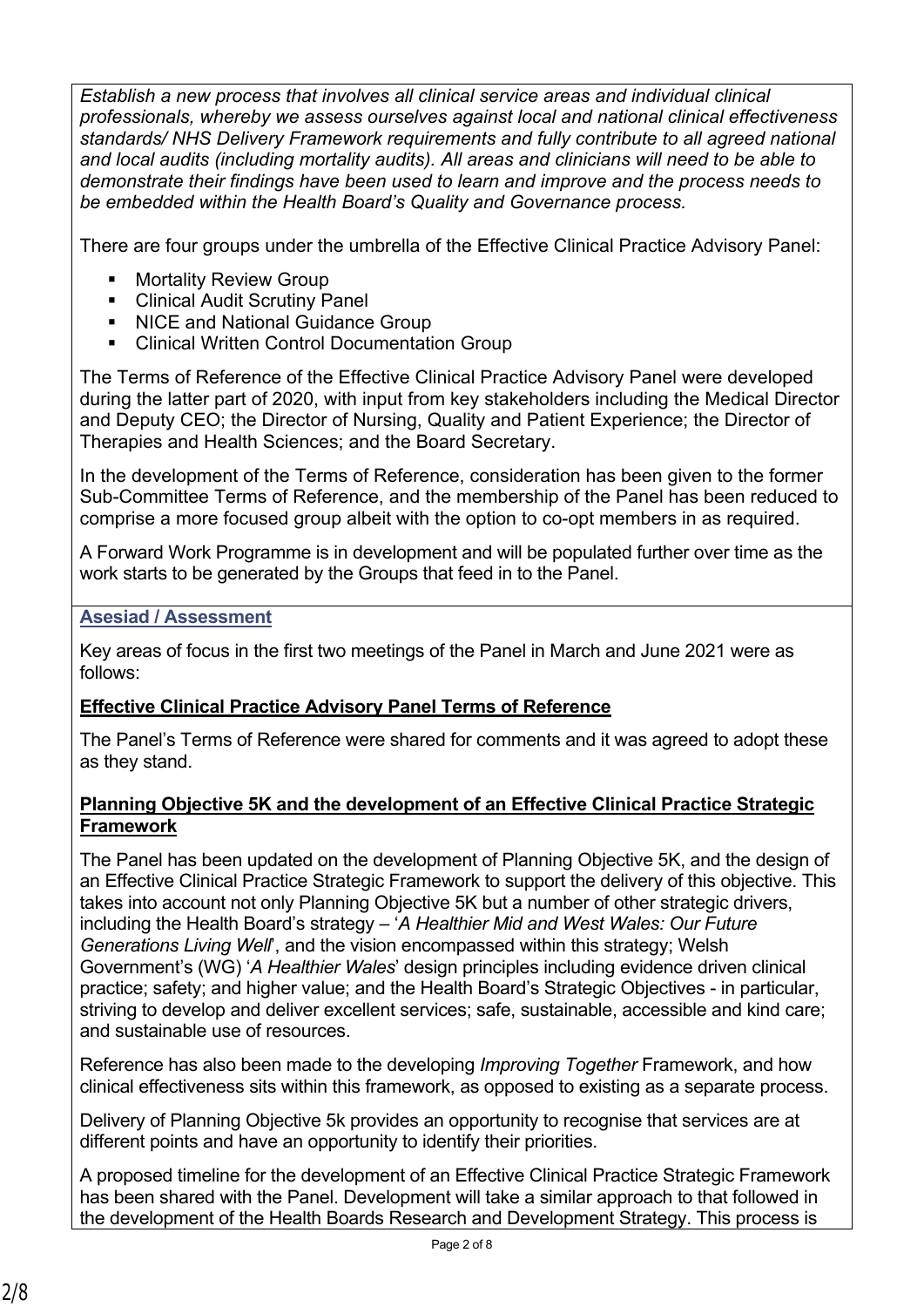founded upon the principles of Appreciative Inquiry, which looks at organisational change from the perspective of what is already working well rather than focusing solely on problems and trying to fix them. This entails a '5D' process – Define, Discover, Dream, Design, Deliver.

Recognising the vital importance of clinical and operational involvement in this process, the Discover phase will be focused on a SWOT (Strengths, Weaknesses, Objectives, and Threats) analysis which, due to the constraints of the COVID-19 pandemic, has been circulated as an electronic exercise rather than through face-to-face workshops. This was circulated to stakeholders in clinical, operational and managerial roles in May 2021, with a request for onward dissemination. There is also an intention to connect with the Triumvirate Teams to discuss how best this piece of work can be progressed and to provide support in a flexible way to suit the Triumvirate.

A number of responses to the SWOT analysis have been received, together with requests to present virtually at specific Health Board fora. This may result in slight slippage in terms of moving to the next stage; however the Panel agreed that securing effective engagement outweighs the need to adhere strictly to deadlines. Furthermore, it was acknowledged that the organisation may not yet be in a position to consider strategic issues and there is value in securing the right level of engagement.

The Panel has also encouraged research into, and reflection upon, how effective clinical practice is approached elsewhere across the UK, and whether the scale of the Health Board's ambition is set appropriately. Opportunities to connect with high-performing organisations to explore excellence are being progressed.

# **Medical Clinical Governance Leads**

The Panel has considered proposals for the introduction of Medical Clinical Governance (MCG) Leads to act as a point of contact for clinical governance at each site, aligned to the relevant Committees and Directorates. A role description has been developed and discussions are ongoing regarding the feasibility and practicalities of introducing this additional role, including an opportunity to present and discuss at a future meeting of the Acute Clinical Leads Group, chaired by the Deputy Medical Director for Acute Services.

It was acknowledged that this proposal relates to clinical governance from a medical perspective, and that there will also be considerations relating to clinical governance within nursing, therapies and other clinical areas. This is therefore a discussion that needs to be taken outside of this Panel and more widely across the Health Board's quality and safety governance structures.

# **Review and Assessment against NICE Guidance**

Updates on progress with review and assessment against NICE guidance have been shared with the Panel. Some specialities have engaged well in commencing speciality-level reviews, despite the challenges of the pandemic.

However, it has become evident that this piece of work is most productive when aligned with existing priorities and pieces of work at specialty level, rather than as a separate workstream. Furthermore, when approaching the work in this way, it is possible to consider guidance and standards in the round, rather than simply focusing upon NICE guidance, which is more consistent with Planning Objective 5K. This approach also better supports alignment with work being progressed within other parts of the Health Board's quality and safety structures, such as quality improvement and clinical audit, as well as via Health Board programmes and frameworks - for example Value Based Health and Care and *Improving Together*, rather than simply focusing on clinical effectiveness in isolation.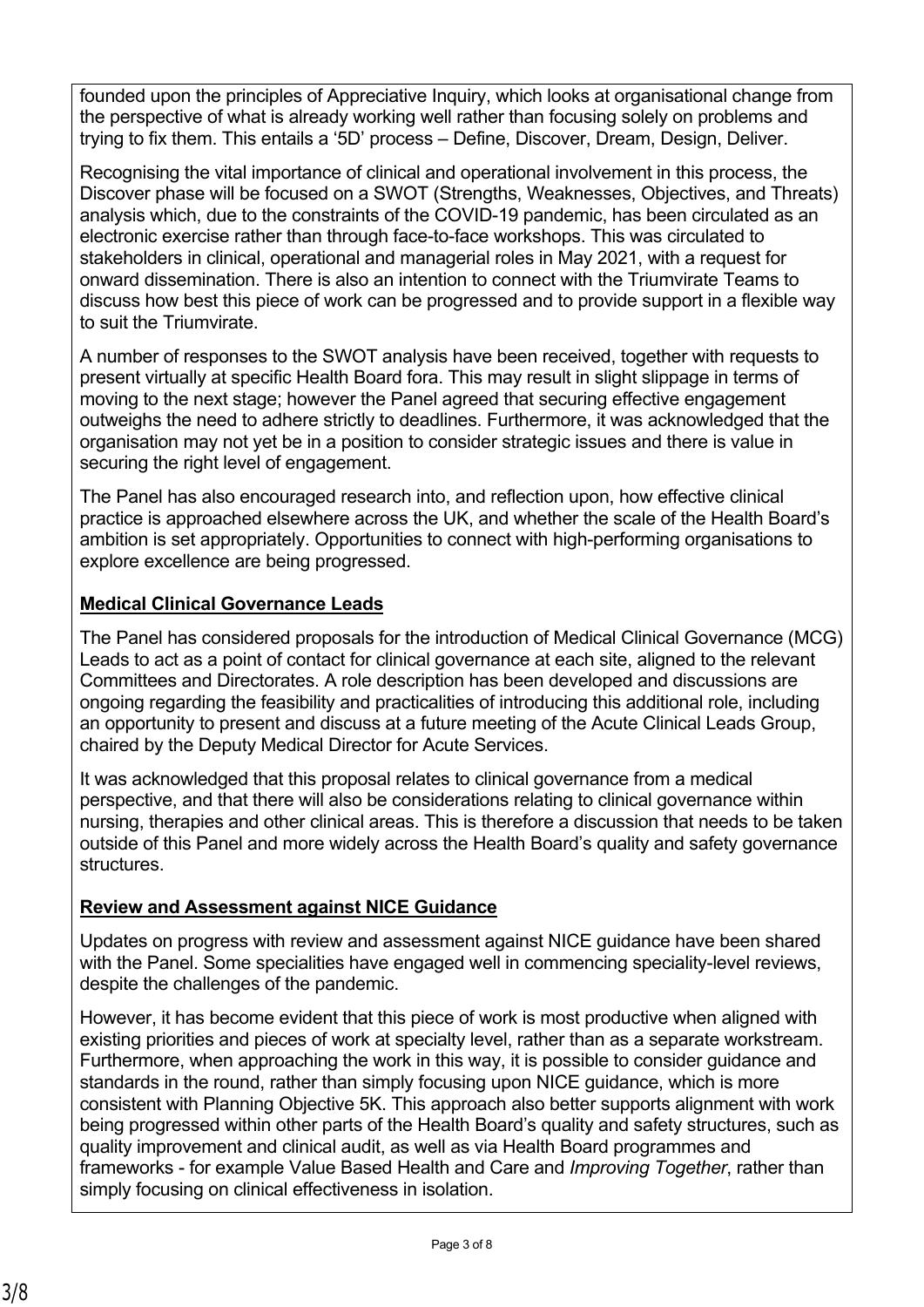There is also a need to be mindful of the expectations that WG has placed upon Health Boards in relation to NICE guidance, which require the organisation to sign up as stakeholders; to develop systems and processes for disseminating, implementing and risk-assessing against NICE guidelines and quality standards; to identify any gaps and action required to improve the quality of services; and to provide assurance to WG that NICE guidelines have been considered, if requested. Therefore there is a need to build a narrative for WG to demonstrate a focus on priority areas identified by our Health Board and what our Health Board has told us is important.

Progress upon baseline work has progressed, helped by the Health Board strategy work and the WG position statement on NICE guidance. A review and initial assessment across all specialties has commenced with sporadic engagement due to the pandemic response, however where discussions have taken place, the level of engagement has been excellent. Therefore the processes embedded to support the delivery of Planning Objective 5K also need to include an assessment of the status of NICE guidance within the relevant area.

# **Review of Weight Management Service**

As part of the wider review of NICE guidelines for weight management being undertaken with Public Health Wales, a particular issue relating to a NICE Technology Appraisal Guideline has been identified, with further details presented to the Panel, together with a covering report. Implementation of *TA664 - Liraglutide* for managing excess weight and obesity will require service development to meet predicted demand within the Health Board's Level 3 Weight Management service. Over the past few years, there have been developments in the medication available to treat obesity, in particular *Liraglutide*, which has been approved by NICE for use in the NHS since December 2020. Some additional funding has been received, as part of the Health Weight Health Wales strategy, and there are plans to double the medical capacity for Level 3 Clinics per month; however this will still not be sufficient to meet demand. It was suggested by the Panel that the service undertake further scoping work across Primary and Secondary care to determine the impact of implementing the guidance, collate the information and assign a Task and Finish Group with medical and therapies leadership. Implementation of the guidance has also been proposed for discussion at the All-Wales Dietetics Managers Group and the Therapies Directorate Quality, Safety, Experience and Risk Group to ensure a therapies view and also to identify a Co-Chair for the Task and Finish Group. This will also be raised with the Nutrition and Hydration Group.

# **Health Technology Wales presentation**

The Panel was delighted to welcome Dr Susan Myles, Director at Health Technology Wales, who presented an overview of Health Technology Wales' work, drawn from the most recent Annual Report and the strategic plan going forward. The presentation covered a highly complex area very succinctly and Panel Members felt much better informed of the work of Health Technology Wales as a result. It was proposed that Health Technology Wales be invited to present at the All Wales Associate Medical Directors for Quality and Safety Group, and the Directors of Therapies and Health Sciences Group.

# **NCEPOD Report – Time Matters**

The NCEPOD\* Report, *Time Matter*, was referred to the Panel by the Health Board's RRAILs (Rapid Response to Acute Illness) Group. This is a summary of an NCEPOD report into the quality of care provided to patients who were admitted to hospital following an out-of-hospital cardiac arrest. There are a number of key areas of service provision and standards outlined which require review by the respective Clinical Leads and an indication provided of where there are gaps in local provision. There are aspects pertaining to community response which will require engagement with Welsh Ambulance Services NHS Trust. It is proposed that each area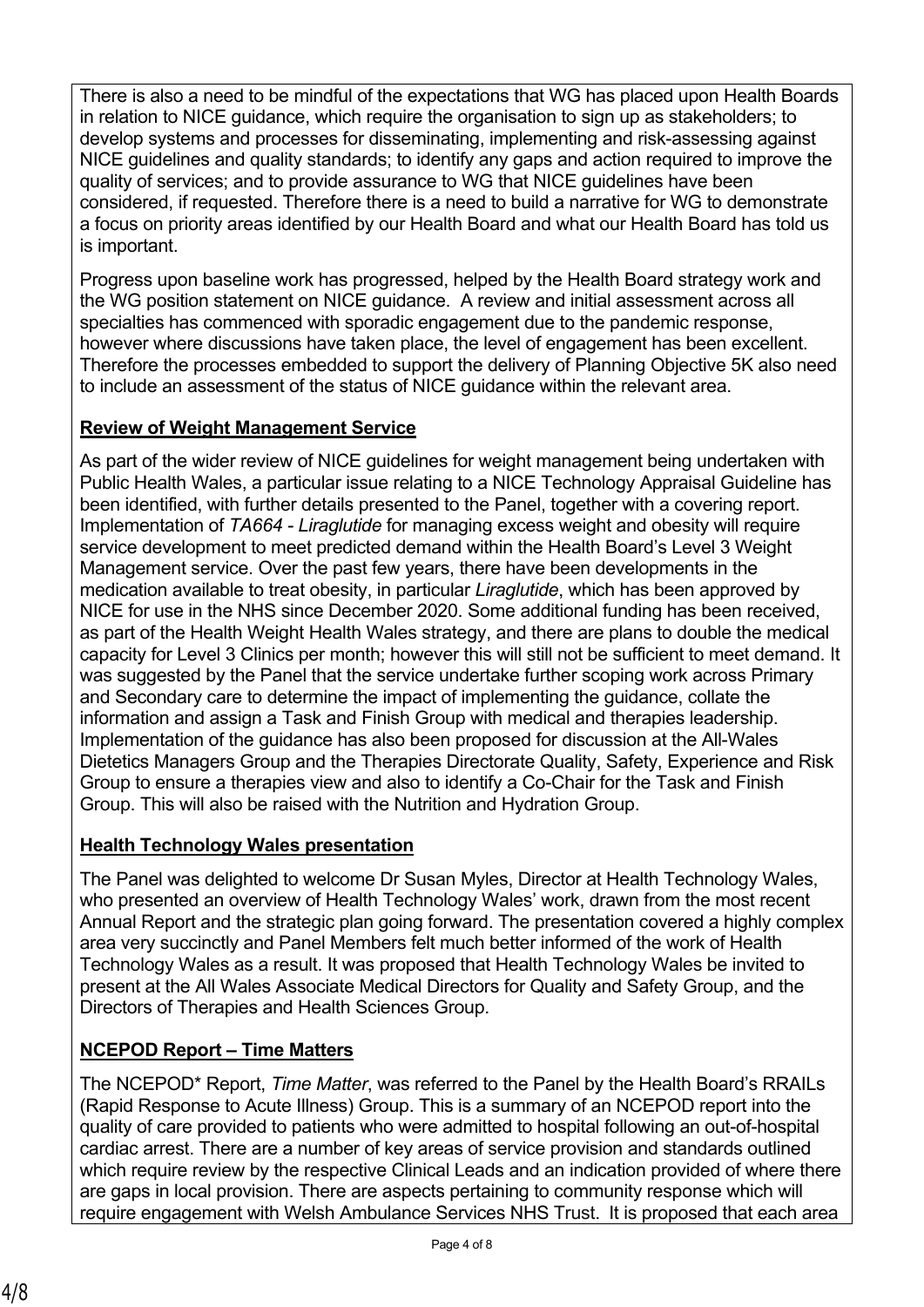of service provision or standard be extracted and Clinical Leads be asked to assess local performance in relation to each aspect and to develop a Task and Finish Group to address any issues accordingly.

The Panel agreed that it will own this response as it does not sit exclusively within RRAILS, although RRAILS will feed in to it.

\* *National Confidential Enquiry into Patient Outcome and Death*

#### **Updates from Sub-Groups**

Group Update reports were shared by each sub-group, with the key points noted below:

#### **Mortality Review Group**

The Medical Examiners Service roll out has been delayed with the full implementation expected now to be April 2022. Two points were highlighted to the Panel in relation to Medical Examiner's Service:

- 1. The scanning requirements across all four sites has been scoped and the requirements have been shared with the Executive Team. These equate to approximately 2.2 WTE which will be essential to enable service provision. This has been requested and approved by every other Health Board in Wales.
- 2. In Prince Philip Hospital, there has been a query around the continuation of Stage 1 Reviews as the Medical Examiner Service has been fully rolled out on site. It was agreed that a paper be presented to the next Mortality Review Group to discuss this approach, and if approved, to bring it back through the governance of Effective Clinical Practice Advisory Panel and to QSEAC for sign-off.

Stage 2 mortality reviewing has been discussed in detail, including changes resulting from the introduction of the Medical Examiner Service. The merits of introducing a standardised approach and Multidisciplinary Team reviews process were debated. A Task and Finish Group has been established to oversee the development of a Stage 2 process.

COVID-19 death reporting rapid response has been reviewed, and as a result, differentiation was identified and amendments have been made – three deaths were removed because they were outside the 28-day window. A deep dive into mortality at Glangwili General Hospital concluded that this is related to the number of beds in the hospital and the increased number of COVID-19 cases in the community in Carmarthenshire. Continued work will be reported back in 6 months' time.

When considering the Public Health reporting, the HB is broadly within range in some areas, although higher than the All Wales average in other areas. The approach to using CHKS data from Public Health will be reviewed.

A piece of work has commenced to further explore the three areas highlighted through the RAMI (Risk Adjusted Mortality Index) reports as having a higher than average incidence for the Health Board. Additionally, use of RAMI data will be raised at the next Acute Clinical Leads meeting to ensure that overview and ownership of RAMI findings is managed at specialty level by the Clinical Leads.

# - **Clinical Audit Scrutiny Panel**

The Panel was informed that Clinical Audit is resuming business as usual, which includes Whole Hospital Audit Meetings (WHAM). There have been two virtual WHAMs in March and June 2021, and these are working well despite ongoing minor technical issues.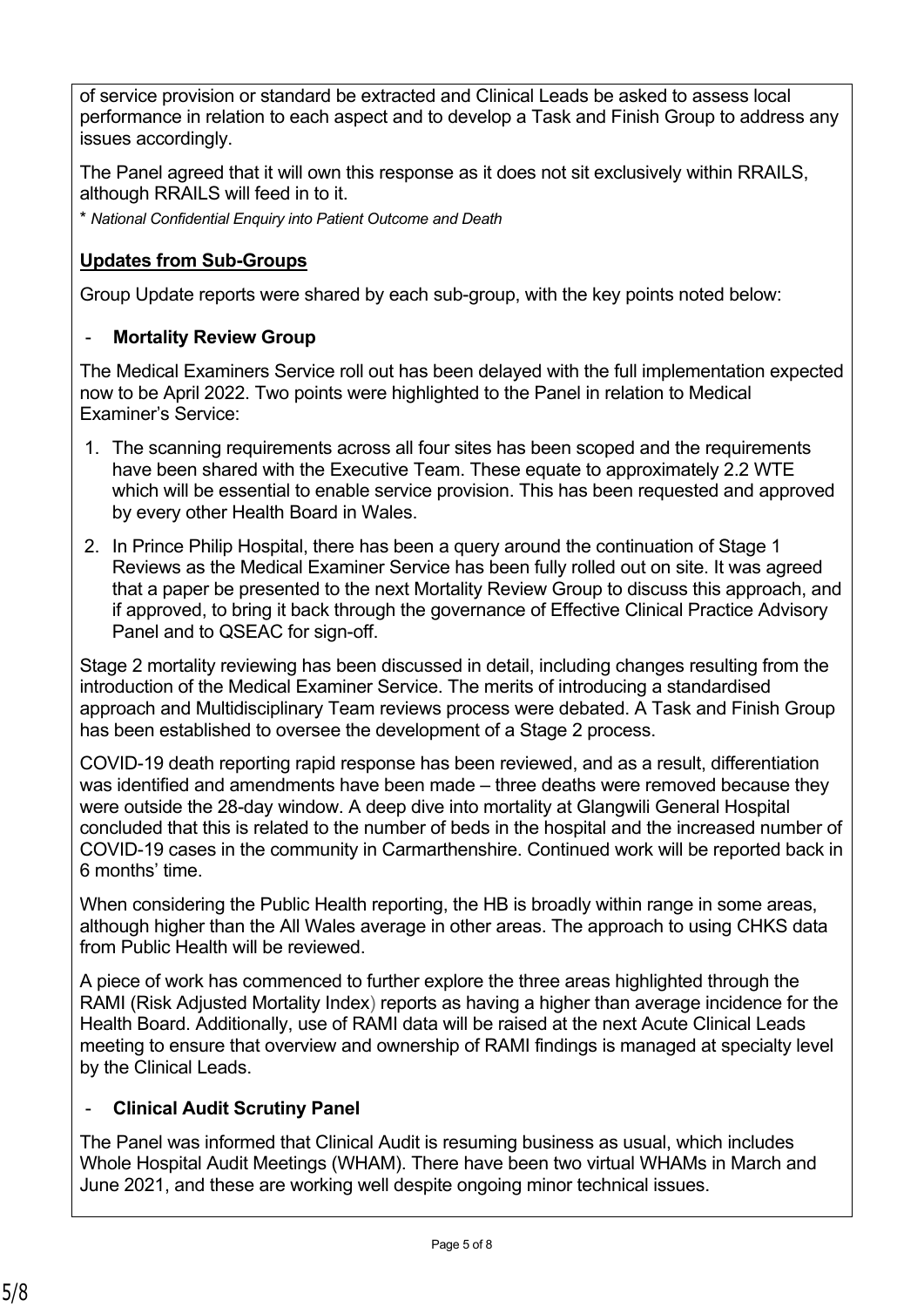The mandatory Audit Programme is still stood down although it is anticipated that the National Programme is due to be switched back on imminently, and will become mandatory once again. This comes with the associated expectations around assurance reporting to WG. The Audit Department has been capturing work that has been undertaken during the pandemic on mandatory audit work.

The Clinical Audit Team has faced some challenges in building the Clinical Audit programme; which continues to be a work in progress and the Team is working with services to confirm the programme.

The Clinical Audit Scrutiny Panel has discussed audits causing concern, and of most note is the COVID-19 Respiratory Audit, due to particularly low compliance in all areas. The Clinical Director for Clinical Audit is aware and will engage further on this matter; however there are issues of resource and capacity within the respiratory teams. Cardiology and Rheumatoid Early Inflammatory Arthritis have also been flagged as being of concern, therefore the Clinical Audit Scrutiny Panel is looking to bring these services in for discussion and to review any improvement plans; Planning Objective 5k will be incorporated into the audit risk.

#### - **NICE and National Guidance Group**

The NICE and National Guidance Group did not meet between November 2020 and May 2021, given operational pressures at the time.

However, discussions have focused on an update to the Guidance Review and Assessment which is progressing in response to the WG Position Statement on NICE guidelines and Planning Objective 5K, which highlights the need for the organisation to assess itself against local and national clinical effectiveness standards. In order to meet the expectations, new systems and processes are being initiated to disseminate guidelines and assess implementation, including a review and initial assessment based on priorities identified by specialties. This will include utilising the new technology available for streamlining the process by using electronic forms and other automated processes, as well as the development of a SharePoint hub which will provide clarity on the process and forms to support implementation for clinicians. There has been initial engagement with a number of services, and work is progressing well in several areas.

A full review of the NICE and other National Guidance Implementation Policy, the Monitoring compliance with the Public Health Wales list of procedures and diagnoses entitled 'INNU' Procedure and the New Interventional Procedures Policy is necessary, including comprehensive process mapping, to ensure that the processes are clear and similar. The work has been put on hold recently but will be progressed as part of the implementation of Planning Objective 5K.

A letter was sent to Directorates as part of a scoping exercise to inform the NatSSIPs (National Safety Standards for Invasive Procedures) Steering Group, following a discussion at the May meeting of the Group. The membership of the group has been refined and reduced, and will be on an invitation basis; however it was agreed that the invitation could be extended if it was valuable for colleagues who were previously members of the Group to continue attending.

The role and purpose of the NICE and National Guidance Group is being considered by members, with a simple question circulated to Group members for response prior to the meeting regarding the role and purpose of the Group as set out in its Terms of Reference. Two responses had been received and a workshop was due to be held to review the Group's Terms of Reference and the responses received to the survey, however there was not sufficient time for this to take place and it was agreed that this would be deferred to the next meeting and added at the beginning of the agenda to allow sufficient time for discussions.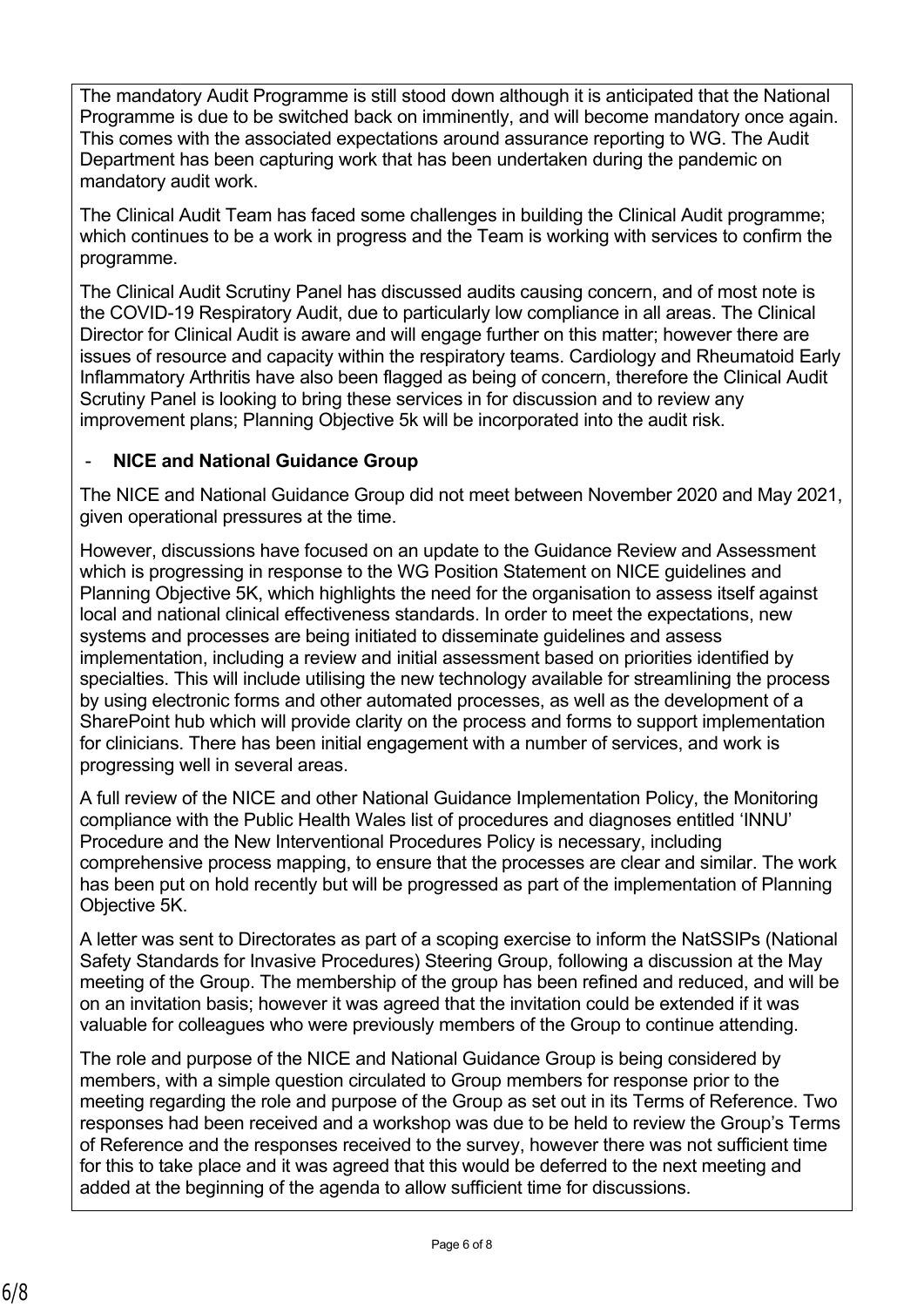Unfortunately the July 2021 meeting of the NICE and National Guidance Group was stood down due to lack of attendance caused by annual leave and diary clashes.

# - **Clinical Written Control Documentation Group**

There have been issues with attendance at these meetings, with one recent meeting not being quorate and another being postponed due to apologies tended by members as a result of other diary commitments.

A new Doctor representative has not yet been agreed, following the resignation of the previous representative and requires urgent resolution to ensure appropriate engagement is in place. Furthermore, an Acting Chair is still in place after 15 months, which also needs to be addressed. The Chair of the Panel provided reassurance that the medical representation for the Clinical Written Control Documentation Group has been discussed several times and would be discussed again with the Acting Chair of the Group outside of the Panel meeting.

The review of the Written Control Documentation Policy (190) is ongoing and it is anticipated that this will be completed within the next three months.

The Group has noticed an increase in the number of documents requiring rapid approval, which is undertaken without the completion of an EqIA albeit on the proviso that this is completed following approval. However, it is acknowledged that once the document is live the impetus to complete the EqIA is reduced. The Group has agreed a process whereby documents will only be approved for a period of 1-3 months, pending completion of the EqIA. By copying in the line manager and Executive Lead to reinforce this, this lever has proved to be successful.

Visits have been taking place to the Written Control Documentation (WCD) Sub-Groups which approve documents under delegated powers. This approach of spot checks is starting to become effective and indeed the Acting Chair had been very impressed with the Mental Health and Learning Disabilities WCD Sub-Group.

Training is due to take place with the Quality Improvement and Service Transformation Teams on the process for developing written control documentation, in order that this can be factored in as part of the development of any new services.

# **Argymhelliad / Recommendation**

For the Quality, Safety and Experience Committee to take assurance from the update presented following the establishment of the Effective Clinical Practice Advisory Panel.

| Amcanion: (rhaid cwblhau)<br>Objectives: (must be completed)                   |                                                                                                                                                                                                                                                                                                                       |
|--------------------------------------------------------------------------------|-----------------------------------------------------------------------------------------------------------------------------------------------------------------------------------------------------------------------------------------------------------------------------------------------------------------------|
| <b>Committee ToR Reference:</b><br><b>Cyfeirnod Cylch Gorchwyl y Pwyllgor:</b> | 4.3 Provide assurance that the Board has an effective<br>strategy and delivery plan(s) for improving the quality<br>and safety of care patients receive, commissioning<br>quality and safety impact assessments where<br>considered appropriate.                                                                      |
|                                                                                | 4.5 Provide assurance that the organisation, at all<br>levels, has the right governance arrangements and<br>strategy in place to ensure that the care planned or<br>provided across the breadth of the organisation's<br>functions, is based on sound evidence, clinically<br>effective and meeting agreed standards. |